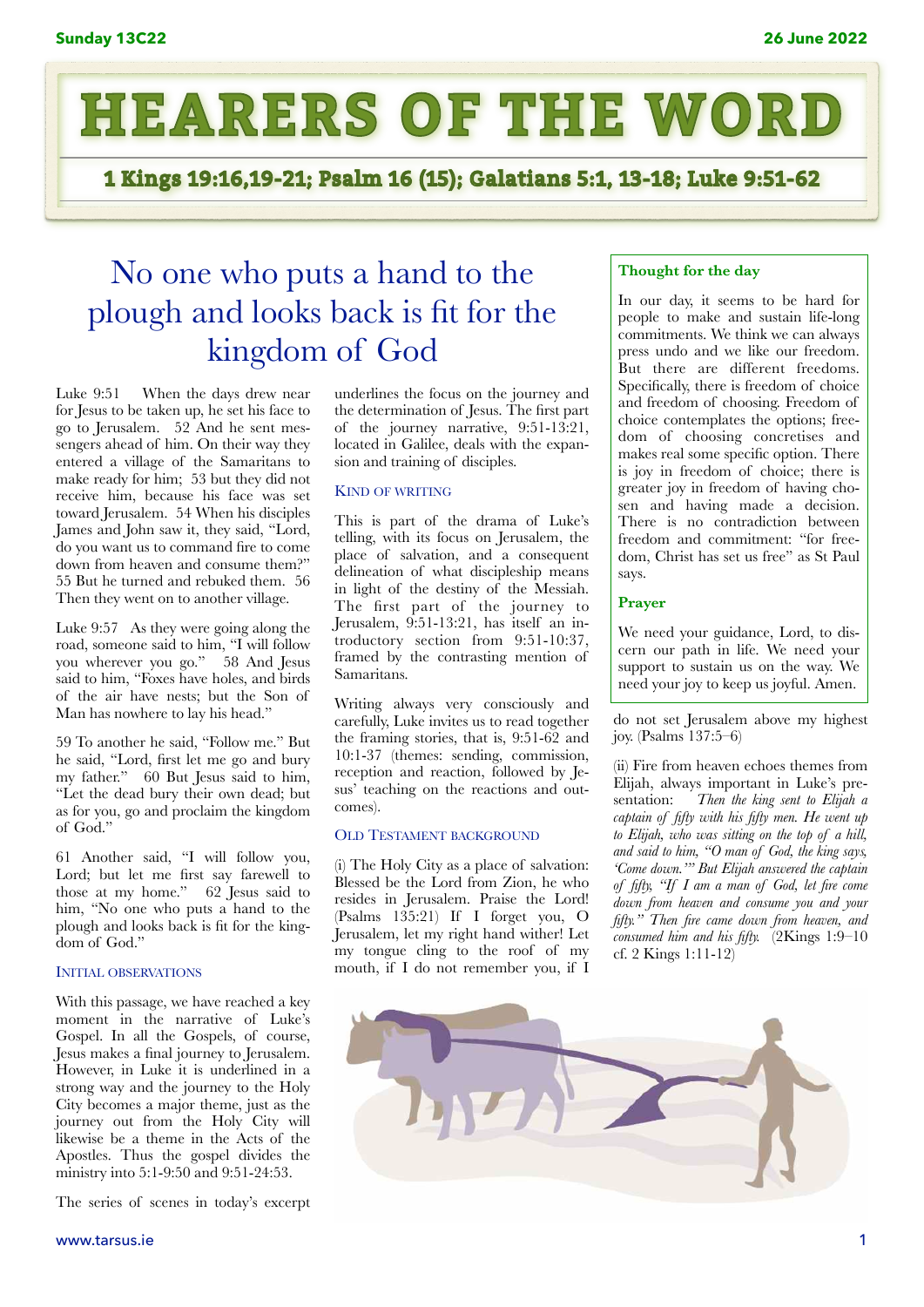(iii) The duty to bury the dead is sacred in all cultures and beyond dispute: My father made me swear an oath; he said, 'I am about to die. In the tomb that I hewed out for myself in the land of Canaan, there you shall bury me.' Now therefore let me go up, so that I may bury my father; then I will return." Pharaoh answered, "Go up, and bury your father, as he made you swear to do." (Genesis 50:5–6)

(iv) Son of Man = Jesus' own self-designation: I was watching in the night visions, "And with the clouds of the sky one like a son of man was approaching. He went up to the Ancient of Days and was escorted before him." (Daniel 7:13 NET translation.)

(v) Looking back: But Lot's wife looked back longingly and was turned into a pillar of salt. (Genesis 19:26)

## NEW TESTAMENT FOREGROUND

Most of this passage is pure Luke, with only a little shared with Matthew: A scribe then approached and said, "Teacher, I will follow you wherever you go." And Jesus said to him, "Foxes have holes, and birds of the air have nests; but the Son of Man has nowhere to lay his head." Another of his disciples said to him, "Lord, first let me go and bury my father." But Jesus said to him, "Follow me, and let the dead bury their own dead." (Matthew 8:19–22)

## *Follow me*

After this Jesus went out and saw a tax collector named Levi, sitting at the tax booth; and he said to him, "Follow me." (Luke 5:27)

When Jesus heard this, he said to him, "There is still one thing lacking. Sell all that you own and distribute the money to the poor, and you will have treasure in heaven; then come, follow me." (Luke 18:22)

## ST PAUL

Not that I have already obtained this or have already reached the goal; but I press on to make it my own, because Christ Jesus has made me his own. Beloved, I do not consider that I have made it my own; but this one thing I do: forgetting what lies behind and straining forward to what lies ahead, I press on toward the goal for the prize of the heavenly call of God in Christ Jesus (Philippians 3:12–15)

## BRIEF COMMENTARY

**Verse 51** A solemn start, echoing the

language of the Greek Old Testament; "taken up" is also used of Elijah and the fiery chariot and in this context is a reference to the ascension of Jesus, twice recounted, at the end of this Gospel and again at the start of Acts.

**Verse 52** Preparatory messengers resume the role of John the Baptist and resemble the preparations for the Passover. Samaritans are important in Luke, being portrayed sympathetically.

**Verse 53** Somehow, they intuit his purpose and set aside the everyday duty of hospitality. More important "everyday" duties will be set aside shortly.

**Verses 54-56** This shows that the disciples have not grasped the kind of Messiah Jesus will be. Elijah does call down fire but Jesus is not that kind of prophet. Luke intends a contrast here between the mission of Jesus and the Church and the mission of the Baptist (see 3:9, 16-17). There will be fire—not the fire of destruction but rather the transforming fire of the Holy Spirit (Acts 1-2).

**Verse 57** Luke, as always, has a double focus: the ministry of Jesus and the time of the Church. The focus here is on people drawn to the Christian proclamation and their various levels of preparedness. There are no examples in the Synoptic Gospels of someone coming on his down initiative and "successfully" becoming a disciple. The problem lies in the "wherever you go".

**Verse 58** The homelessness of Jesus is part of his end time (eschatological) world view. A condition of discipleship is disengagement from an earthly home.

**Verse 59** The standard calling by Jesus. It is not clear if the person's father is actually dead. More likely, he is asking for a postponement of discipleship, until he is free from family duties, a not unreasonable request. The son's duty to bury his father is most sacred in all cultures.

**Verse 60** The response is prophetic and enigmatic. Here, "dead" means no longer just a physical reality but an existential one. A condition of discipleship is disengagement from future responsibilities.

**Verse 61** This person makes a more modest request, apparently having heard Jesus' call but the uncompromising response is the same. Being in the Christian movement means joining another, much more important family (the socalled "fictive kinship" of early Christianity).

**Verse 62** The interior attitude is that of single-minded commitment and focus: nothing else will "do" in the project of the Kingdom of God. The metaphor is sharp: a ploughman who looks back will make a crooked furrow. A condition of discipleship is disengagement from past relationships.

## POINTERS FOR PRAYER

**1.** In the opening verse, Jesus is portrayed as having a new sense of clarity about his life that enables him to set out on the road 'resolutely'. Perhaps there have been such moments in your life, moments of insight and clarity about the road ahead. Recall such moments and what they were like for you.

**2.** As he walked the road, Jesus found that not everyone supported the journey he was making. Some of his friends were angry and wanted to hit back, but Jesus restrained them. What has helped you to cope with opposition you have met in your life and to continue your journey.

**3.** The response of Jesus to prospective followers seems harsh. He lets the first man know that discipleship is not a path to a comfortable nest. It is a way in which we never know what is going to be asked of us next. The disciple must be ready to move on. Where have you found good news in being open to change confident in the presence of Jesus with you?

**4.** Jesus also demands commitment. Being human it is easy for us to start thinking about times when our commitment was less than perfect. But can you also recall the times when you realised the truth of this story – that commitment brings its own fruits and blessings. What specific blessings can you bring to mind?

## PRAYER

Sovereign God, ruler of our hearts, you call us to obedience and sustain us in freedom.

Keep us true to the way of your Son, that we may leave behind all that hinders us and, with eyes fixed on him, walk surely in the path of the kingdom.

Grant this through Christ, our deliverance and hope, who lives and reigns with you in the unity of the Holy Spirit, holy and mighty God, for ever and ever. Amen.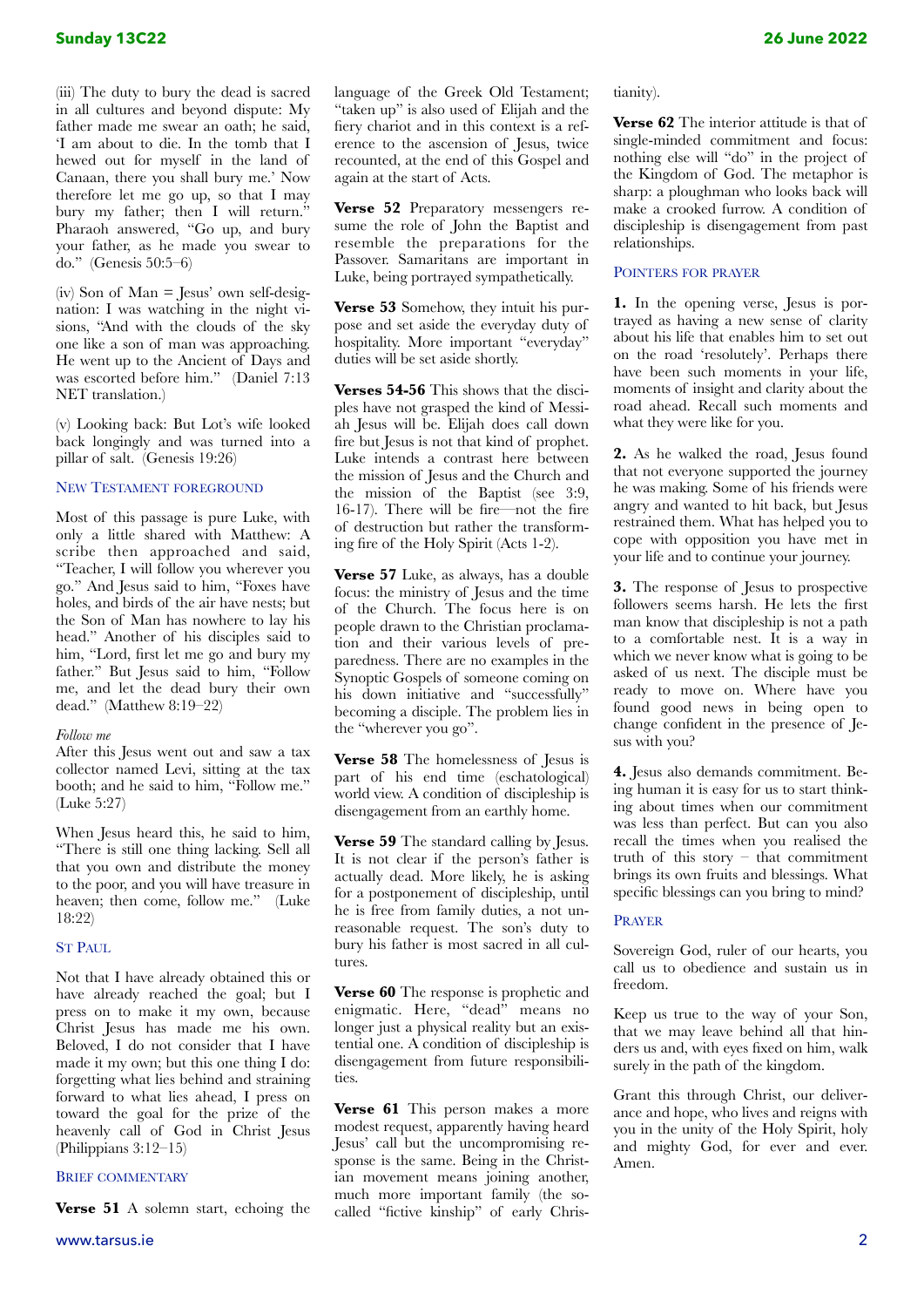# But if you are led by the Spirit, you are not under the law

Gal 5:1 For freedom Christ has set us free. Stand firm, then, and do not be subject again to the yoke of slavery.

Gal 5:13 For you were called to freedom, brothers and sisters; only do not use your freedom as an opportunity to indulge your flesh, but through love serve one another. 14 For the whole law can be summed up in a single commandment, namely, "You must love your neighbour as yourself." 15 However, if you continually bite and devour one another, beware that you are not consumed by one another. 16 But I say, live by the Spirit and you will not carry out the desires of the flesh. 17 For the flesh has desires that are opposed to the Spirit, and the Spirit has desires that are opposed to the flesh, for these are in opposition to each other, so that you cannot do what you want. 18 But if you are led by the Spirit, you are not under the law. (NET)

## INITIAL OBSERVATIONS

Our penultimate reading from Galatians takes us to the heart of the letter by another route, that of the Spirit.

## KIND OF WRITING

| Letter opening | $1:1-5$      |
|----------------|--------------|
| Introduction   | $1:6-10$     |
| Thesis         | $1:11-12$    |
| Proof 1        | $1:13-2:21$  |
| Proof 2        | $3:1-4:7$    |
| Proof 3        | $4:8 - 5:12$ |
| Proof 4        | $5:13-6:10$  |
| Conclusion     | 6:11-17      |
| Postscript     | 6:18         |
|                |              |

As can be seen from the structure, the lectionary excerpt combines material from two distinct proofs.

## ORIGIN OF THE READING

The community reality is, alas, captured in v. 15. The intruders had assured them that various practises would help them in the moral struggle. Paul thinks very much otherwise.

## RELATED PASSAGES

For the commandments, "Do not commit adultery, do not murder, do not steal, do not covet," (and if there is any other commandment) are summed up in this, "Love your neighbour as yourself." (Romans 13:9 NET)

## BRIEF COMMENTARY

**Verse 1** This cry synthesises in clear language the convoluted arguments give in 3:1-4:31. Freedom: but *from what?*  From death, sins, the powers and the (ritual) law. Precisely because we have been set free we are to stay free (a further example of the Pauline indicative and imperative). Just as Paul stood up to Peter, the Galatians have now to stand up to the intruders. The overtones are both military and apocalyptic.

"Yoke" is regularly used positively as in "the yoke of the Law," that is, the sure guidance the Law provides. Paul takes on the language directly. In reality, the yoke of the ritual Law is a yoke of slavery, in several senses. To take it on is to undo the work of Christ!

**Verse 13** Freedom is not only freedom *from* but freedom *for*. Paul certainly never meant it to mean freedom from the *moral*  Law, also found in the Torah. "Opportunity" is lit. a base of operations, usually military or commercial. The "flesh" is Pauline shorthand not for the body but for humanity's sinful impulses.

How to deal with misconduct and failure? Paul's antidote is a surprise: they are to use their freedom *to become slaves of one another*. That is how to stand firm in freedom! The implied "enemy" here is pride, rivalry and autonomy, to be countered by loving mutual service. Cf. *the only thing that matters is faith working through love.* (Galatians 5:6 NET)

**Verse 14** Paul has been attacking the Law throughout Galatians. As usual, Law denoted (i) the Torah, including all the narrative; (ii) the moral teaching, including the Ten Commandments; (iii) the ritual law. Clearly (i) and (ii) have not last their value for Paul. Yet, here he is saying that the Law must be looked at again, through the lens of salvation in Christ, through his death and resurrection and through the gift of the Spirit. This interpretative turnaround had vast implications for Paul the Pharisee.

The term "summed up" is lit. in Greek to fulfil (the other lit. meaning is to fill up). *Plēroō* is *not* used in Jewish texts to mean the fulfilment of the Scripture; rather, it is a distinctively Christian usage. The link with Rom 13:9 may have lead the translators astray here. It could be that the whole phrase would be better (and differently) rendered thus: *"*for the whole Law has been brought to fulfilment in one word/saying" which would then be a reminder to the Galatians of the teaching of Jesus. Cf. the important Gal 2:20.

Finally, it means that good conduct is possible, not because of the restraints of the Law, but on account of our being in Christ through the Holy Spirit.

**Verse 15** A savage situation, then, in Galatia, perhaps created or exacerbated by the intruders. The NET retains the force of the metaphors better than the JB.

**Verse 16** A positive and not infrequent injunction. Notice the authoritative "But I say" in direct contrast with the teaching of the intruders. Live is lit. in Greek walk / *hālak*, reflecting the usual Hebrew way of referring to moral behaviour (*halāka*). Notice the future indicative after the present imperative. Paul is convinced all is possible *in the Spirit.*

**Verse 17** Again, not the body as such but fallen humanity in opposition to God. Cf. both Romans 7 and Romans 8, for similar teaching in more expanded form. The very last phrase is difficult. The overall metaphor is that of war, which opens some possibilities and closes others. The battle has already started and you so *don't* have to do just what you want to according the flesh because the Spirit is already fighting for you.

**Verse 18** A final synthesis, echoing the metaphor of yoke at the start.

## POINTERS FOR PRAYER

**1.** In your own journey of faith, has there been a sense of breaking away from a constricting tradition? How did you come to freedom?

**2.** When it comes to the moral struggle, the sense that we are on our one is truly self-defeating; we are not along, because the Spirit helps us in our weakness.

**3.** Loving our neighbour as ourselves is attractive *and* a constant challenge. Right now, am I called to love someone whom it is truly difficult to love?

## PRAYER

Liberating God, your gift and call to us all is that we free in your Son Jesus Christ and the Holy Spirit. Help us to embrace your gift and hold on to it in the manner of our living. Through Christ our Lord. Amen.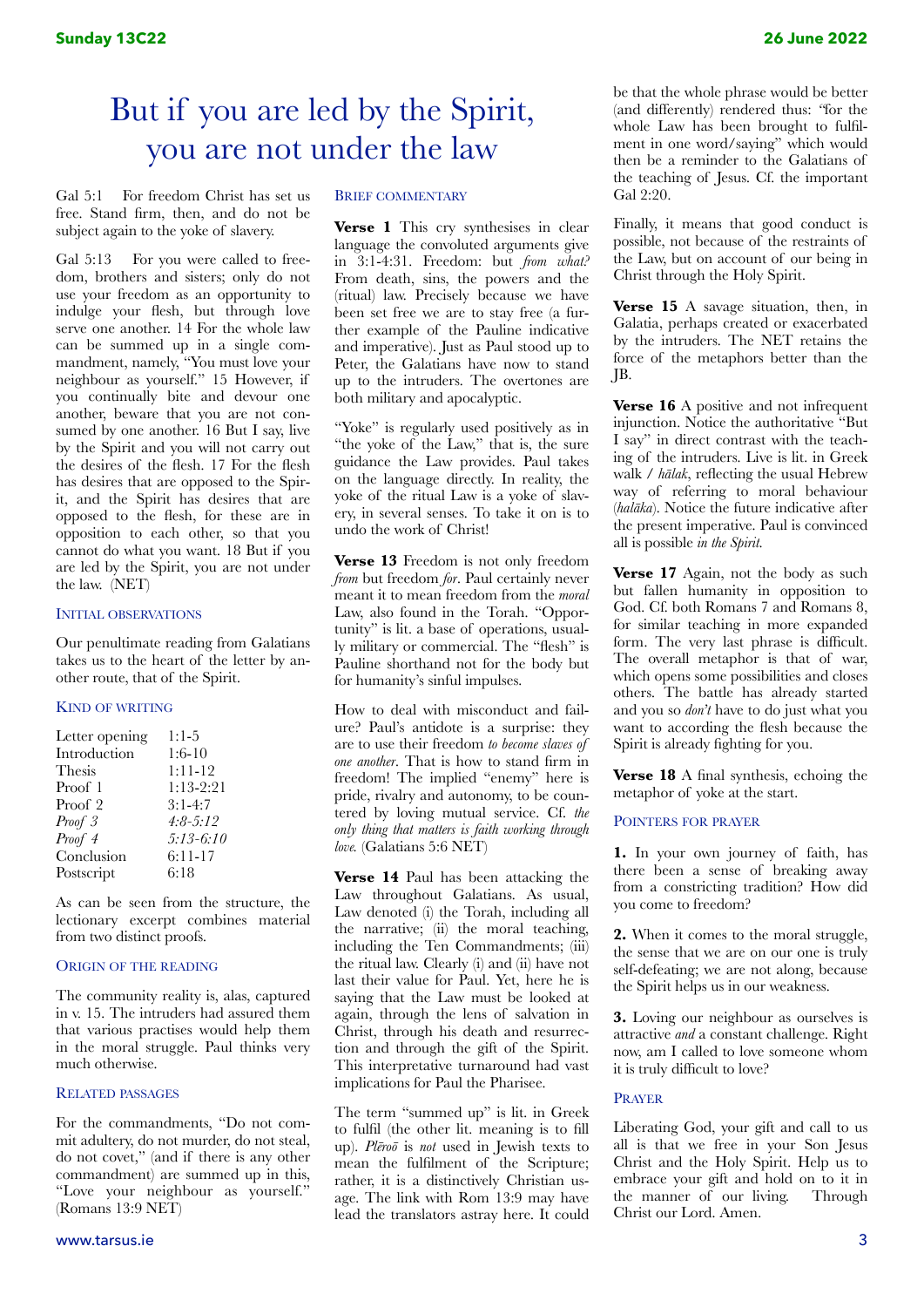## Then Elisha set out and followed Elijah, and became his servant

1Kings 19:15 Then the LORD said to him, *"Go, return on your way to the wilderness of Damascus; when you arrive, you shall anoint Hazael as king over Aram.* 16 Also you shall anoint Jehu son of Nimshi as king over Israel; and you shall anoint Elisha son of Shaphat of Abel-meholah as prophet in your place. 17 *Whoever escapes from the sword of Hazael, Jehu shall kill; and whoever escapes from the sword of Jehu, Elisha shall kill.* 18 *Yet I will leave seven thousand in Israel, all the knees that have not bowed to Baal, and every mouth that has not kissed him."* 

1Kings 19:19 So he set out from there, and found Elisha son of Shaphat, who was plowing. There were twelve yoke of oxen ahead of him, and he was with the twelfth. Elijah passed by him and threw his mantle over him. 20 He left the oxen, ran after Elijah, and said, "Let me kiss my father and my mother, and then I will follow you." Then Elijah said to him, "Go back again; for what have I done to you?" 21 He returned from following him, took the yoke of oxen, and slaughtered them; using the equipment from the oxen, he boiled their flesh, and gave it to the people, and they ate. Then he set out and followed Elijah, and became his servant.

## INITIAL OBSERVATIONS

For the sake of clarity, the lectionary excerpt moves quickly from the start of v.15 to v.16. To avoid distracting details (!), vv.17 and 18 are omitted in the reading read in church—perfectly understandably in this case!

## KIND OF WRITING

Chapter 19 has its own structure, somewhat as follows:

19:1-14: Elijah, in danger of being killed, makes the journey to Horeb, where the famous scene with cave and "the sound of sheer silence" takes place.

19:15-18: a new commission is given in the following steps:

*Syria* 19:15a: journey to Damascus 19:15b: anointing of Hazael

## *Israel* 19:16a: anointing of Jehu 19:16b: anointing of Elishah

*The purpose of YHWH*

19:17: the threefold scourge 19:18: the faithful remnant.

Our story finds its meaning in that wider context showing Elijah reaching a low point in his career.

The second element—the call of Elisha—also has its own structure and meaning.

19:19: Context and empowerment. 19:20: Elisha is tested and challenged. 19:21: Elisha is consecrated.

## ORIGIN OF THE READING

1 and 2 Kings formed a single work, perhaps divided into two to accommodate the large text in two scrolls. Very likely, the books of the Kings fitted into a much grander historical and theological narrative, known as the Deuteronomistic history, starting with Deuteronomy itself and then continuing in Joshua, Judges,  $1 - 2$  Samuel, and  $1 - 2$  Kings.

Our short excerpt comes from a longer section, dealing with the separate kingdoms (1 Kings 13–2 Kings 17).

## RELATED PASSAGES

Then Elijah took his mantle and rolled it up, and struck the water; the water was parted to the one side and to the other, until the two of them crossed on dry ground. (2 Kings 2:8)

He [Elisha] picked up the mantle of Elijah that had fallen from him, and went back and stood on the bank of the Jordan. He took the mantle of Elijah that had fallen from him, and struck the water, saying, "Where is the LORD, the God of Elijah?" When he had struck the water, the water was parted to the one side and to the other, and Elisha went over. (2 Kings 2:13–14)

## BRIEF COMMENTARY

**Verse 15** After the difficult experience of the threat of death, a new commission is given, involving Hazael—see 2 Kings 8:7-15.

**Verse 16** Jehu stories will occupy 2Kings 9:1-13.

**Verse 17** This rather fierce story has as its purpose the removal of all idolatry (and idolators) from Israel.

**Verse 18** Yet, there is hope. A symbolic seven thousand constitute a faithful remnant. The next verses offer another account of the "call" of Elisha, perhaps reflecting a different tradition.

**Verse 19** Elisha is regularly called the son of Shaphat: 1 Kings 19:16, 2 Kings 3:11 and 6:31. The number twelve of the oxen is certainly symbolic of the tribes, but also echoes ancient village practice of sharing resources. The mantle is a symbol of spiritual power: cf. 2 Kings 2:8, 13-14 (see above).

**Verse 20** Elisha understands what is at stake and runs after Elijah. A very human request—not at all as time consuming as in the Gospel—is taken by Elijah to be a sign of wavering. In the rhetorical question, Elijah both challenges Elisha and leaves him free—an achievement.

**Verse 21** Again, Elisha understands and his response—implied in the destruction of the means of livelihood—is absolute and unconditional. Hesitations, misgivings and niggling regrets have no place when God calls. This is the very theme taken up by the Gospel.

## POINTERS FOR PRAYER

**1.** Go back to your own sense of calling as a Christians and perhaps as someone with a role in the believing community. The tug of family and mundane desires comes back again and again: how to you deal with it?

**2.** Elisha makes a complete break with what went before. Has that ever been your experience? What was it like? Was it part of discipleship for you?

**3.** For people involved in ministry, juggling family demands and pastoral responsibilities can be very tricky. How do you manage and what "wisdom" have your learned on the way?

## PRAYER

God, you love us so much that your call to us costs "not less than everything" all that I am and have.

As we face such costly discipleship, let us be encouraged by the example of Jesus himself, who made himself poor that we might become rich.

We make our prayer through our Lord Jesus Christ, who lives and reigns with you in the unity of the Holy Spirit, God for ever and ever. Amen.